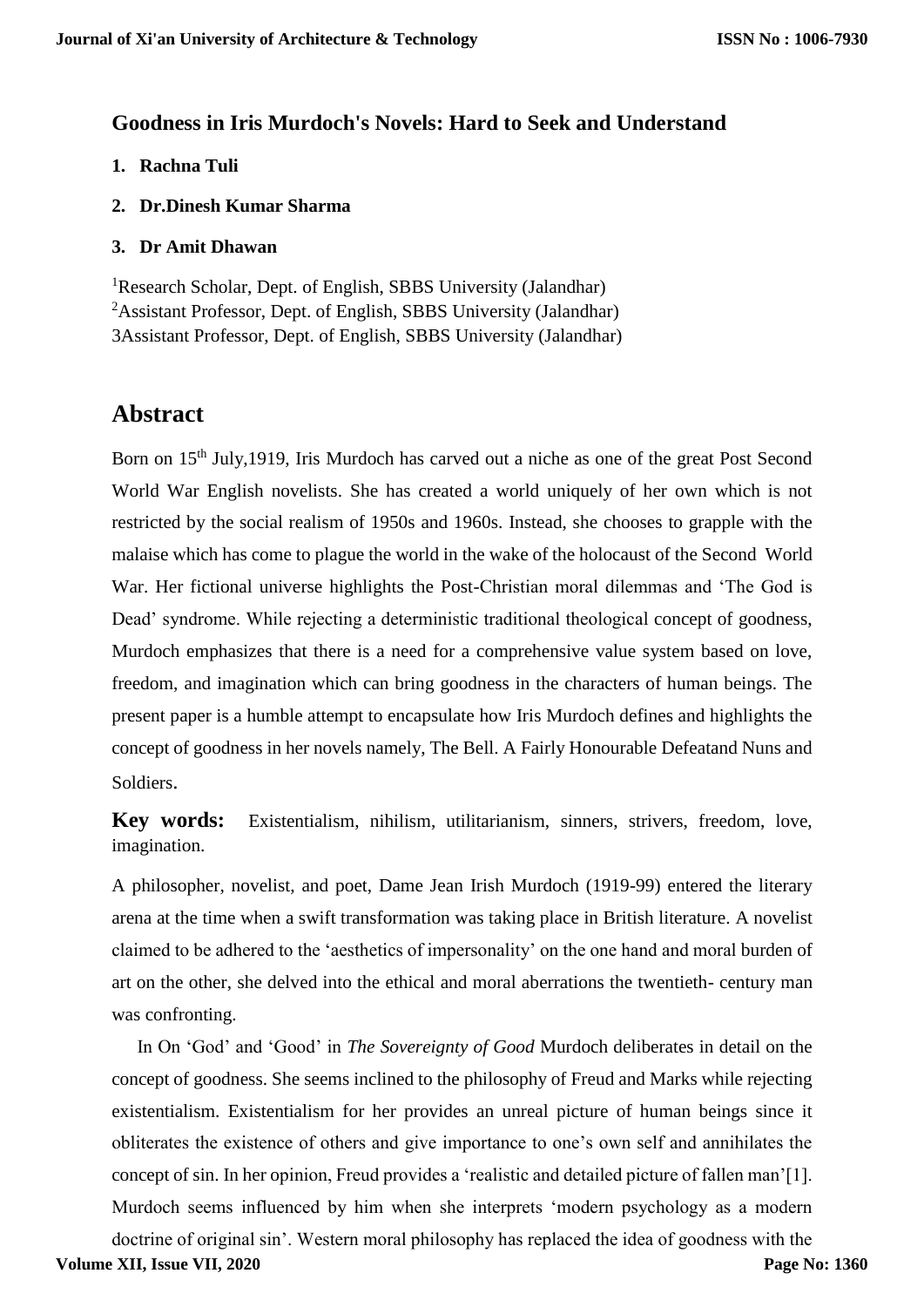idea of 'righteousness' and 'sincerity.' For Sartre, agents of freedom and choice constitute basic components of morality. She rejects Richard Hare's moral philosophy that wrestled with ethical questions determining that 'man is morally the set of his actual choices'[2]. This appears to her 'unrealistic, overoptimistic and romantic '

[3] as it dismisses the existence of individual background and his consciousness which plays a vital role in determining goodness and evil of characters.

Iris Murdoch had varied types of affiliation with Plato, Moore, Kant, and Hume also. She agrees with Moore who in his book *Principia Ethica* held that the good is indefinable and is a non-natural entity. But she distrusts Moore's philosophy when he tends to endorse Humean philosophy which separates ethical values from reality. She opines that it may result in:

"...diminished, ever perfunctory account of morality...and with the increasing prestige of science may lead to a marginalization of ethical" [4]

She denounces the utilitarian definition of moral goodness. The Good and the evil which we think of are more 'incarnate' than we visualize in the chosen world. Murdoch does not accept the definition of goodness endorsed by utilitarian philosophers. For her, Gilbert Ryle's behaviorist theory was unreal It lacked the proficiency of comprehending moral life. She has objections with 'Oxford Philosophy'. If choices were the basis of moral quality, she feels, then the circumstances that entail choices must also be significant. For her, consciousness which she calls 'vision' is a great factor in influencing the choices.

For Murdoch, the Good is both transcendent and real.

"If someone says 'Do you then believe that the idea of the Good exists"? I reply, "No, not as people used to think that God existed" [5]

While defining the good, she alludes to Plato, insisting that Plato never identified the Good with God. Moral values are unfettered, independent of any vision of God. They have 'nothing to do with a personal God or gods. The idea of Good is not God'[6]For her, "Good represents the reality of which God is the dream"[7]

According to Hilda D Spear, her novels deals:

...with the ideas of Good and Evil as they are manifested in man and with the existence or non-existence of God [8]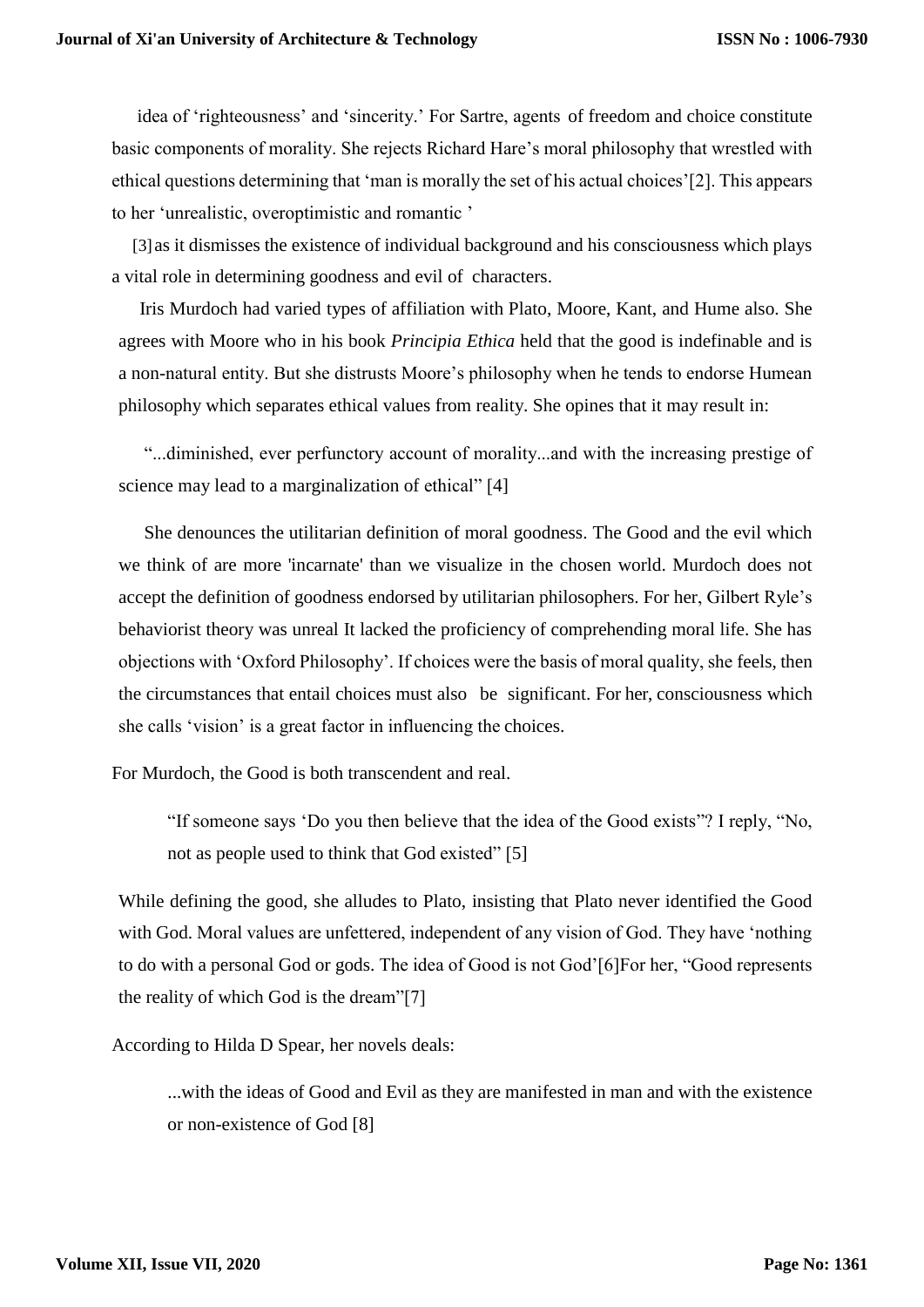## A.S. Byatt opines:

What Murdoch understood better than anyone else i have read was the way in which our sense of our moral beings, the imperatives and prohibitions we desire, or agree, to accept, depended on a religious structure which our society as a whole no longer believes in. [9]

While rejecting dogmatic religious doctrines, Murdoch substitutes the Good for God. Murdoch feels that human beings constantly struggle against their own temperaments and constant fears that are nagging them in the form of swollen egos. To be good, they will have to remove the aggrandized layers of self. She concludes that in the absence of solid moral referents, there is a need for a comprehensive value system based on love, freedom, and imagination which can bring goodness in the characters of human beings. Love in Murdoch's terminology is the recognition of the volcanic otherness of others. For her, no moral progress is possible without the recognition that 'others exist-exist separately and independently of each others'[10]. She constantly stresses:

We need to return from the self-centered concept of sincerity to the other- centered concept of truth [11]

Murdoch ardently believes that such kind of feelings of love are essential to achieve goodness. In fact, in Murdoch's world, good men are always judged by the virtue of their realization of the limits of their freedom:

Freedom is knowing and understanding and respecting things quite other than ourselves.[12]

For her, love is to be associated with contemplation and apprehension of others and freedom is related to moral action. In *God and Good*, Murdoch says:

'Freedom is not strictly the exercise of will, but rather the experience of accurate vision which, when this becomes an appropriate, occasions action'.<sup>[13]</sup>

Both freedom and love aim at the crucifixion of selfish desires and taking people to the heights where their self is reduced to nothing and they find joy in performing a duty towards others, i.e., respecting the otherness of others. She feels that as fantasy is an enemy both of understanding and imagination, those who strive for sainthood must liberate their soul from it as it is:

…. the tissue of self- aggrandizing and consoling wishes and dreams which prevent one from seeing what is there outside one.[14]

Joseph Malikail says: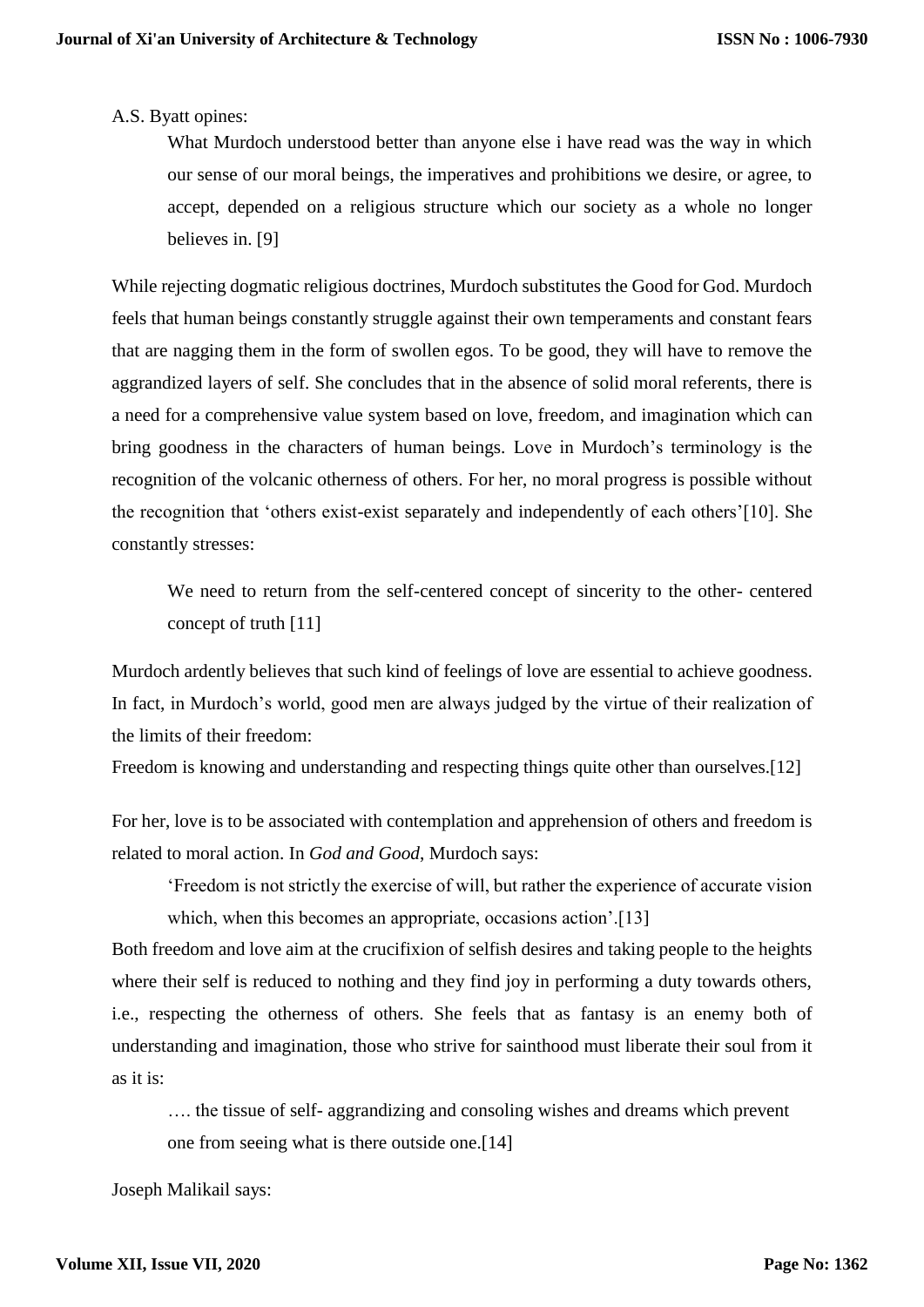"Unselfing" is a prerequisite to gradually directing the moral agent's consciousness towards what Murdoch, following Simone Weil, would call loving attention "Attending with love" enables one to counter the powerful and natural egocentric mechanism, to purify and direct its energy towards choosing rightly when occasions arise.[15].

Murdoch gives much importance to 'imagination'. To her, imagination is a positive aspect of mind. It respects contingency and unravels the complexities of human existence:

Imagination is doing. It is a sort of personal exploration.[16]

Murdoch provides us a moral system based on love, freedom and imagination which can save people from committing various sins.

.Jennifer S Goodyer believes that Murdoch's 'metaphysical ethics' have significance for theologians. Her insistence on goodness is another form of nihilism as far as her emphasis on loving attention is concerned. It is realized only when one overcomes his ego by staring into a void and accepts that reality is meaningless. When Murdoch replaces transcendence with void, any form of real love or human goodness is deleted.[17]

James K.A. Smith finds

"Iris Murdoch creates a world that mirrors our own, with all of its cross –pressures and stubborn hopes.[18]

In varied ways, the theme of the possibility of becoming good without God has been taken up in her novels. In *The Bell,*[19] It is studied with human frailties and limitations. Murdoch's definition of the Good with its stringent emphasis on self-transcendence is beset with almost impossible attainment. In the novel, a small group of the faithful desire to establish a quasimonastic lay community at Imber Abbey. But this 'otherworldly community' is marred with persistent mysterious maneuver oferos. For Murdoch, it is not hypocrisy but a comprehension of the convulsion of hunger of all sorts

In Dora Greenfield who decides to play a witch at Imber Court and had escapades, Murdoch provides traits of a potential striver for goodness. She is the only character who is granted the privilege of epiphany.. Murdoch presents her innate goodness when she tries to rescue a butterfly. To begin with, she undertakes the task of digging the bell as a source of power for herself. Soon she realizes her mistake. When the Imber Court is destroyed, she stays back to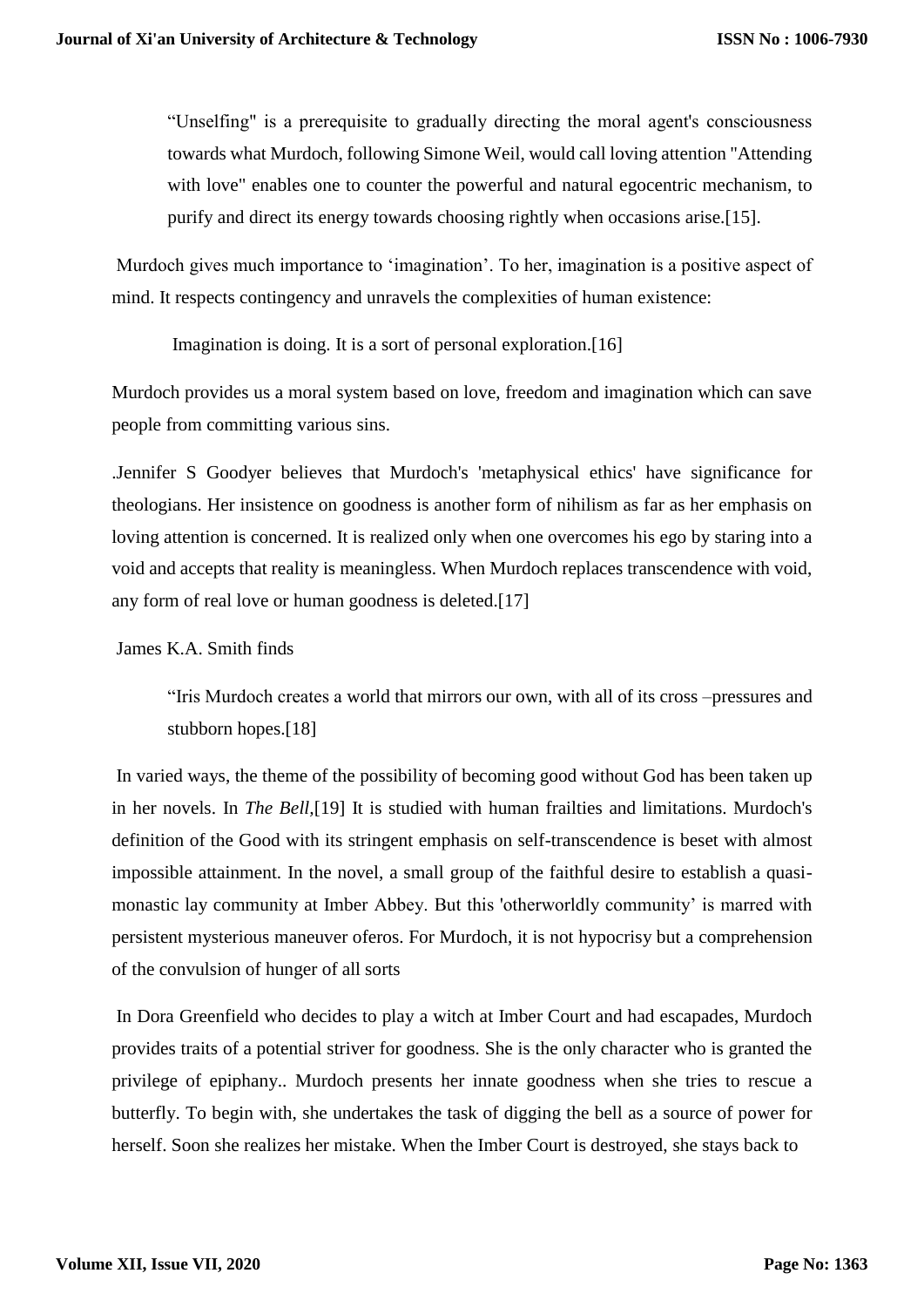help Michael in winding up the Community. Murdoch's intentional tactics to make Dora share Michael's burden is an indication that Dora, despite her little jealousies is capable of having innate goodness and sharing it with others. Murdoch has always talked in terms of degree of self-knowledge. A person who is capable of discerning reality away from the subjectivity of her own thoughts can be a real quester. Dora's intuitive hold on goodness is a significant signalin this direction.

In Murdoch's frame of work, evil does not operate for evil sake. Murdoch has quite often lamented over the absence of pictures of evil in modern novels. She has been unable to delineate characters capable of evil for the sake of evil. There are demonic figures in her novel but as potential evildoers, these are just a few. Evil is circumstantial e.g., Nick suffers because he lacks direction in life. He destroys Michael with a sense of revenge. Nick becomes an objective correlative to magnify Michael's failure of love. But he is a fully drawn character and stands for the presence of love in life. Even though he is an evil character, Murdoch does not reject him as a sinner because he is more sinned against than sinning. Murdoch does not approve of the religious dictates of goodness and evil. No doubt, people like James Tayper and other inmates of the order stand for the solidity of a moral order, but in the highly complex modern they are misfits because their concept of morality is obsolete and irrelevant.

Published in 1970, A Fairly Honourable Defeat [20] also revolves around the theme of good and evil where palpable evil predominates till the end and good has to suffer honorable defeat.

Although based on Christian allegory, the novel is set in a post- Christian era. At the centre of the plot is a well-to-do happily married couple Rupert and Hilda, who believe in the authority of the good. The plot projects Rupert Foster- a Sunday metaphysician as character of good. For him, if evil has depths, goodness has heights. He believes not only that goodness is definable, attainable, and distinctly preferable but also that man is capable of realizing a level of the good which would be higher and more desirable than his present conditions reveal. His high-minded Platonism proves no substitute for Julius' cynicism and malevolence. Murdoch clarifies that the accepted moral codes are irrelevant for people who have experienced the holocaust of the modern world. Julius King who has undergone the worst ever-imagined suffering in a concentration camp, probably cannot accept Rupert's facile theory of virtue.

While rejecting goodness and truth, he feels that human beings are misanthropists. For him, goodness is dull and depressing. He becomes an active agent of the devil and both Rupert and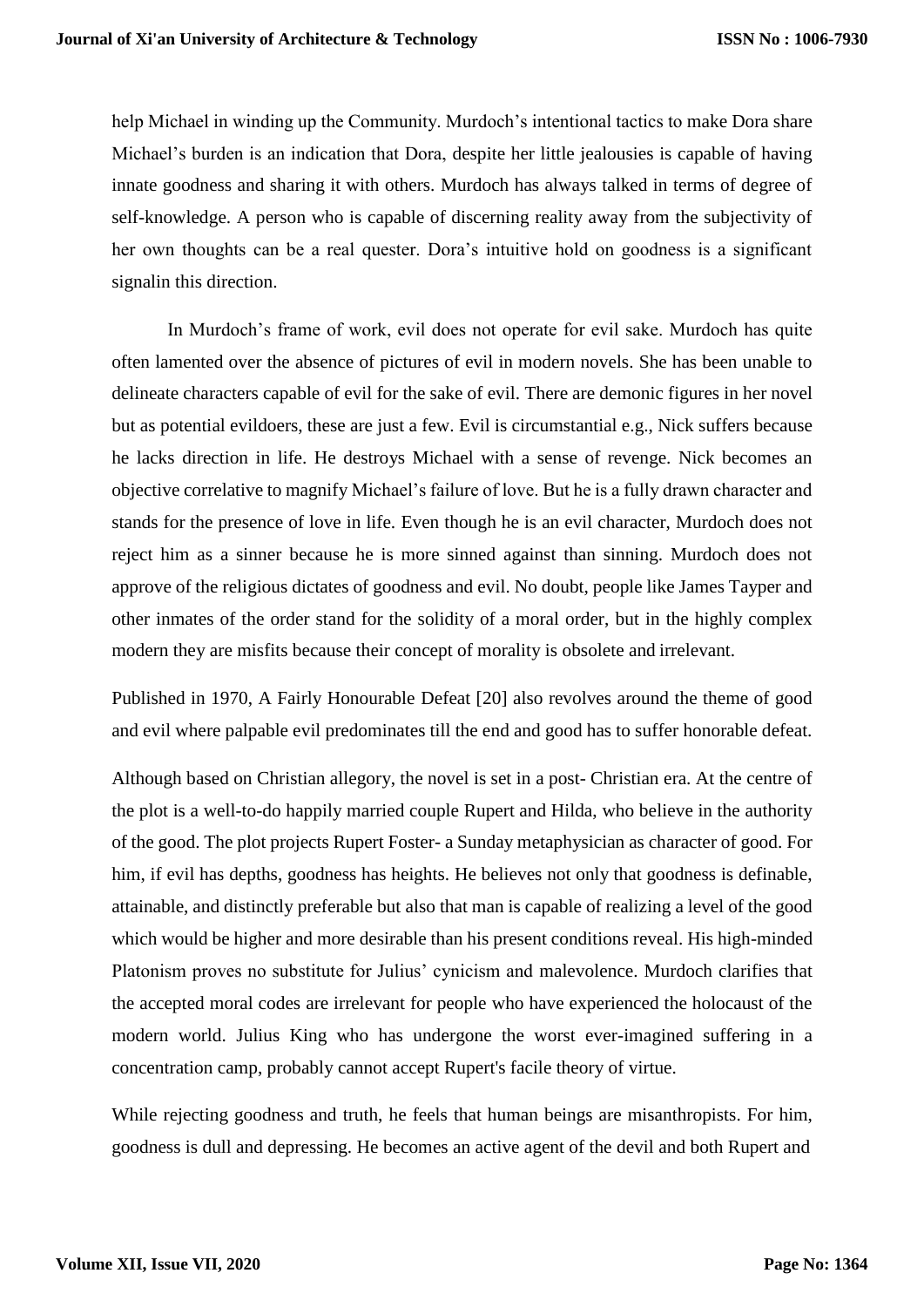Axel become a victim of his intrigues. Julius succeeds in destroying the citadel of stability and harmony. But the point of focus here is not the evil inclination of Julius. Rather it is the vulnerability of human situation. Murdoch reveals that it is easy for Julius to enact a god-like puppet show because human beings are ever ready to be played upon like this. Morgan, his beloved is, to some extent, his alter ego. Murdoch has definitely projected Hilda as a solid character who though temporarily has been duped by Julius' mechanizations. In deliberately pairing her characters on antithetical lines, Murdoch intends to keep a constant struggle between saintly qualities and sinful existence. The structure of the novel has been designed in a way that despite Rupert's dismal failure and Julius' Mephistophelian mechanizations, it is Tallis who shines forth, though his humble acts sound insipid. He represents Murdoch's vision of real goodness which starts from responding to the real human needs with self- denying humility... The novel shows Rupert's doom as he is a victim of fallacious theoretical metaphors because they cannot be substantiated by any practical creed. Julius works systematically to demolish all signs of good, love, and faith because he feels that the top of the vessel is empty. But Tallis with his moral strength invites attention to the fact that it is not empty. Goodness does not suffer defeat; it is the self-righteous idealism of Rupert Foster which faces defeat.

*Nuns and Soldiers,* published in1980[21] is another important novel in Murdoch's cannon which emphasizes that the quest for goodness has nothing to do with the existence of God.

The novel focuses on human potentiality and human endeavor. Yet the goodness remains a distant and difficult goal because none of the characters possesses the qualities of selfabnegation. Guy Openshaw stands for Murdoch's own views. Dying guy reinforces Murdoch's emphasis that consolation in any form takes the search for good from its goal. Anne, after remaining enclosed inside a convent for fifteen years suddenly loses faith in God and returns to the outer world. She urgently feels that cloistered life cannot lead to the path of goodness. At the same time, she wants to have her faith protected without names and concepts. Tima compulsive thief, a mediocre painter, a dwarf both in front of guy Openshaw and the Count appears insignificant. David J. Gordon opines:

We are told that his unpossessiveness creates a space around him, precisely what Murdoch says the authentically good person manages to do [22]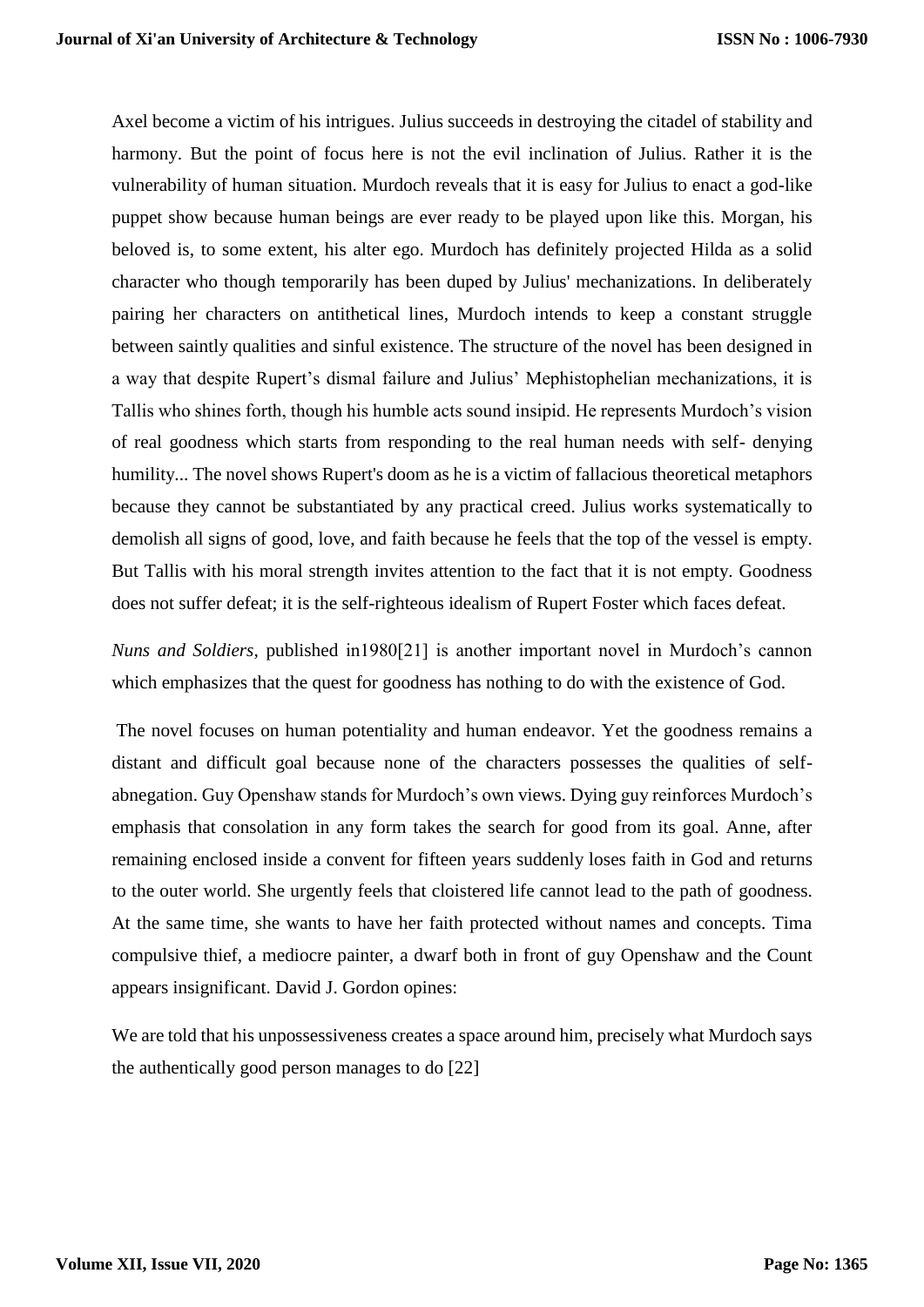Even though Murdoch all through presents him as a character in possession of qualities which align him towards goodness, yet he is left to be marginalized by mediocrity because his selfishness overpowers him.

Murdoch, undoubtedly compels the readers to take notice of the fact that the possibility of the highest good remains with those who can make sacrifices and seek renunciation. Daisy shines forth thus. Filthy, foul-mouthed, hedonist, professing sympathy with terrorists, she asserts her authority as a morally advanced character. A character who is not vindictive, she forgives and forgets easily and believes in providing others the freedom to take decisions She loves Tim passionately but allows him to chase his happiness in Gertrude's love, thus recognizing his entity. Anne is not a saint. But her capacity to identify her imperfections indicates that her soul is alive and is ready to absorb the anguish of pursuit. She has come to realize that the idea of void, itself may prove a trap, and being an anchoress in the world may be a meaningless, hollow dream. She is enlightened by Christ's message. The significance of the scene between Christ and Anne underlines the need to distinguish between the theoretical idea of non- existent God and the difficult and hazardous path to goodness.

Everywhere there are traps for those in the quest of goodness and it is difficult to come out of these traps. All those who think that the path to goodness is easy and comfortable are victims of the novelist's ruthless irony. Yet Murdoch has faith both in the possibility of human goodness as also the potentiality of human endeavor to achieve it. Michael Meade and Dora Greenfield are the potential strivers in *The Bell* and in Nuns *and Soldiers,* Anne Cavidge matured and hardened by the vagaries of religion and life vows to serve mankind. Tallis Browne in *A Fairly Honourable Defeat* stands for what goodness in human life ought to be. In Murdoch's spiritual wasteland, there are characters with strong moral inclinations, and those who are good and possess saint- like qualities have a peripheral role to play. In varying ways, she shows that the path to goodness is open to all but many do not seek urge to follow. Only those who can relate to others and can annihilate their own self can achieve the highest good Such characters are mocked and chide as Tallis is chided in A fairly Honourable Defeat. But even Christ was mocked. Goodness is really difficult to attain.